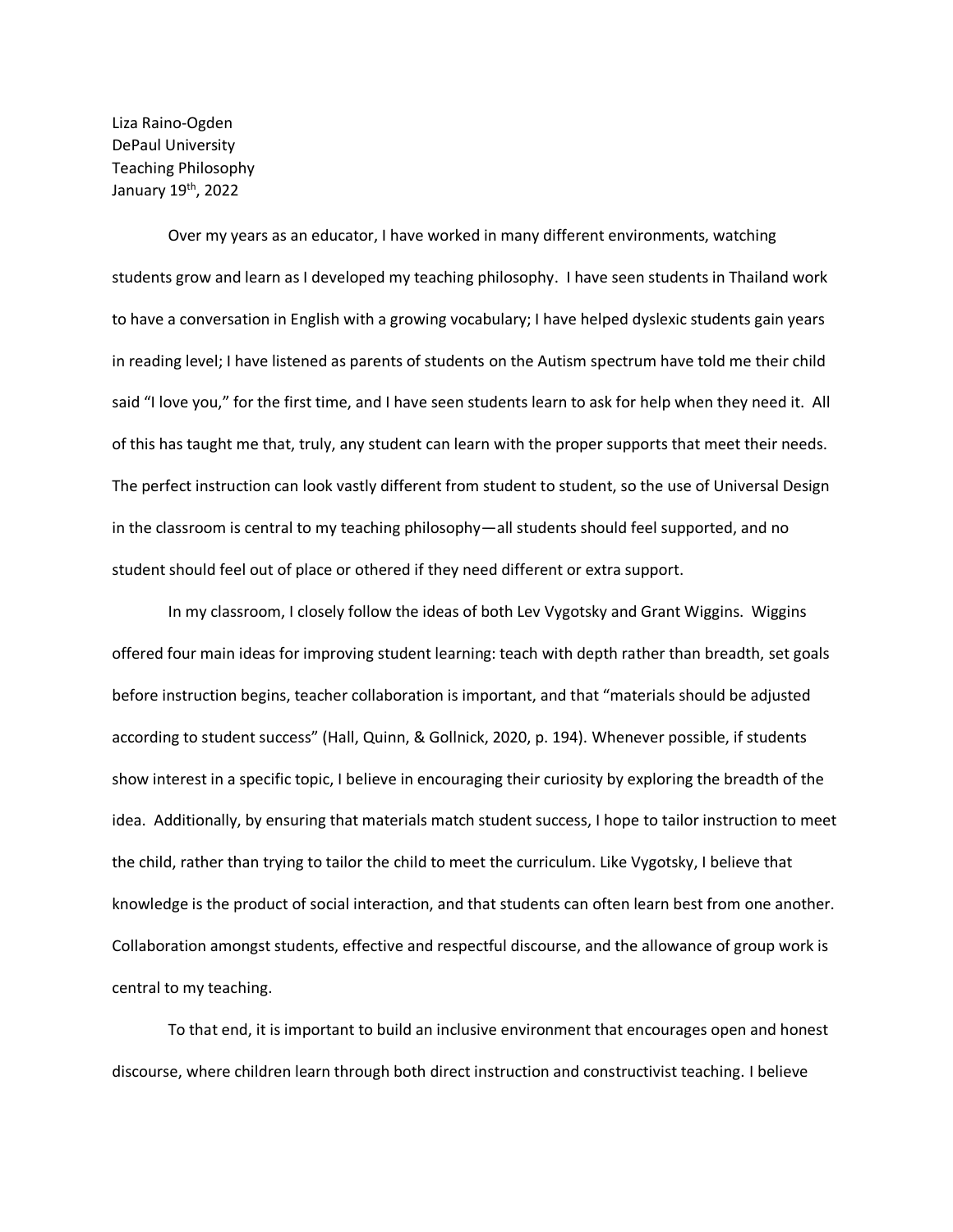both that knowledge is best remembered when it is self-discovered, but also that all students learn in different ways. Having a classroom where all students' ideas and contributions are valued and celebrated is paramount, so that everyone feels free to contribute. Because students both learn and show their learning in different ways, students should be provided with alternate forms of contribution whenever possible, whether it be through an option of a paper, presentation, art project, or otherwise. Students should not be limited by an assignment.

In order to build an inclusive classroom, likely the most important aspect of my teaching philosophy is that of building strong relationships with students and their families. Building these relationships will help students feel safe and know they are valued and loved while they are in school, allowing them a safe space to learn and grow. Building relationships with families is imperative as well, as parents should be equal partners in their child's education. Successes should be shared along the way, so that communication lines remain open and parents don't equate a phone call from a teacher with trouble. That said, while building relationships is important, it is also important for student to respect my authority. I fall in the middle between student and teacher control, as allowing students some choice can increase their drive and excitement for learning. However, safety is key and when necessary, I know how important it is for students to know that my authority is not to be questioned.

That said, the last aspect of my educational philosophy is the idea of restorative justice. No classroom, school, or student is perfect, and there are going to be days where students make poor decisions. When these days occur, it is important to allow for space for student reflection, apology, forgiveness, and action items. Students should feel they are a part of the reparation process when they have done something wrong, so that they realize that they still are a part of the community and that they are still valued, despite the negative behavior. All in all, I believe in a classroom that helps students find their voice so that they can become the changemakers we need in the world.